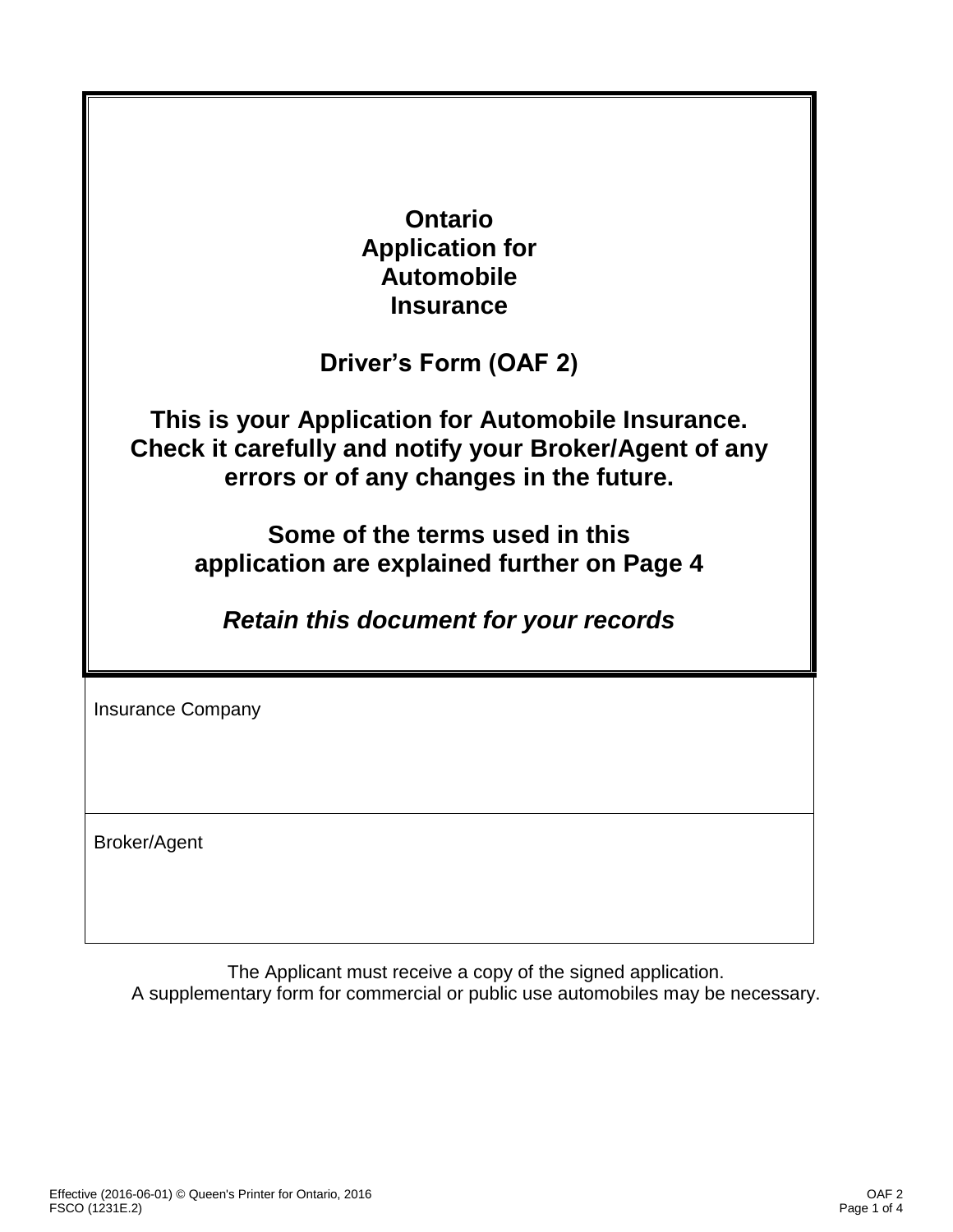# **Ontario Application for Automobile Insurance Driver's Form (OAF 2)**

Policy No. Assigned

|                                                                                                                                                                                                                                    |                      |                                                            |      | Other (specify) |                            |                | Language Preferred    |  |  |
|------------------------------------------------------------------------------------------------------------------------------------------------------------------------------------------------------------------------------------|----------------------|------------------------------------------------------------|------|-----------------|----------------------------|----------------|-----------------------|--|--|
| Replacing Policy No.<br>New policy                                                                                                                                                                                                 | Company bill         | Broker/Agent Bill                                          |      |                 |                            |                | English French        |  |  |
| Insurance Company (hereafter called the Insurer)                                                                                                                                                                                   |                      | Broker/Agent                                               |      |                 |                            |                |                       |  |  |
|                                                                                                                                                                                                                                    |                      |                                                            |      |                 |                            |                |                       |  |  |
|                                                                                                                                                                                                                                    |                      |                                                            |      |                 |                            |                |                       |  |  |
|                                                                                                                                                                                                                                    |                      |                                                            |      |                 |                            |                |                       |  |  |
| Item                                                                                                                                                                                                                               |                      |                                                            |      |                 |                            |                |                       |  |  |
| Applicant's Full Name and Postal Address (include County, District and Postal Code)<br>1.                                                                                                                                          |                      |                                                            |      |                 |                            |                |                       |  |  |
| Residence / Business                                                                                                                                                                                                               |                      |                                                            |      |                 |                            |                |                       |  |  |
| Telephone Numbers Including Area                                                                                                                                                                                                   |                      |                                                            |      |                 |                            |                |                       |  |  |
| Code                                                                                                                                                                                                                               | From<br>$\Box$ am    | Year Month Day                                             |      | To              |                            | Year Month Day |                       |  |  |
| 2.<br>Policy Period (All times are local times at the applicant's postal address)                                                                                                                                                  | Time<br>$\square$ pm |                                                            |      | 12:01 am        |                            |                |                       |  |  |
| 3.<br>This insurance shall apply to the use or operation of any automobile, other than an automobile owned or registered in the name of the insured, while and only while the insured is personally in control of such automobile. |                      |                                                            |      |                 |                            |                |                       |  |  |
| (A) WHAT TYPE OF AUTOMOBILE DOES THE APPLICANT EXPECT TO DRIVE?                                                                                                                                                                    |                      | (B) FOR WHAT PURPOSE WILL SUCH AUTOMOBILE BE CHIEFLY USED? |      |                 |                            |                |                       |  |  |
| (STATE WHETHER PRIVATE PASSENGER, TAXICAB, BUS, TRUCK, TRACTOR TRAILER ETC.)                                                                                                                                                       |                      |                                                            |      |                 |                            |                |                       |  |  |
|                                                                                                                                                                                                                                    |                      |                                                            |      |                 |                            |                |                       |  |  |
|                                                                                                                                                                                                                                    |                      |                                                            |      |                 |                            |                |                       |  |  |
| Estimated Annual Driving Distance(km)<br>If automobile used for car pools, state details including number of passengers<br>If automobile powered by other than gasoline or diesel engine, state details                            |                      |                                                            |      |                 |                            |                |                       |  |  |
|                                                                                                                                                                                                                                    |                      |                                                            |      |                 |                            |                |                       |  |  |
| If any automobile will be used to carry passengers for compensation or hire, or used to haul a trailer, or for carrying explosives or radioactive material, state details in Remarks Section.                                      |                      |                                                            |      |                 |                            |                |                       |  |  |
| $\overline{4}$<br>Driver Information                                                                                                                                                                                               |                      |                                                            |      | Date of Birth   |                            | Sex            | <b>Marital Status</b> |  |  |
| Name as shown on Driver's Licence<br>Driver's Licence Number                                                                                                                                                                       |                      |                                                            | Year | Month           | Day                        |                |                       |  |  |
| Date First licensed In Canada                                                                                                                                                                                                      |                      |                                                            |      |                 |                            |                |                       |  |  |
| Month<br>Licence Class<br>Year                                                                                                                                                                                                     |                      |                                                            |      |                 |                            |                |                       |  |  |
|                                                                                                                                                                                                                                    |                      |                                                            |      |                 |                            |                |                       |  |  |
| 4a. If licensed in Canada 6 years or less, driving experience in another country may be recognized if satisfactory evidence is provided. State details in Remarks section.                                                         |                      |                                                            |      |                 |                            |                |                       |  |  |
| If any insurer, to the knowledge of the applicant, has cancelled the automobile insurance of the applicant within the last 3 years, state:                                                                                         |                      |                                                            |      |                 |                            |                |                       |  |  |
| Reason<br>Insurer                                                                                                                                                                                                                  |                      |                                                            |      |                 | Policy Number if available |                |                       |  |  |
|                                                                                                                                                                                                                                    |                      |                                                            |      |                 |                            |                |                       |  |  |
|                                                                                                                                                                                                                                    |                      |                                                            |      |                 |                            |                |                       |  |  |
| State details of applicant's most recent automobile insurance<br>Insurer                                                                                                                                                           |                      |                                                            |      | Policy Number   |                            |                | <b>Expiry Date</b>    |  |  |
|                                                                                                                                                                                                                                    |                      |                                                            |      |                 |                            |                | Year<br>Month Day     |  |  |
|                                                                                                                                                                                                                                    |                      |                                                            |      |                 |                            |                |                       |  |  |
|                                                                                                                                                                                                                                    |                      |                                                            |      |                 |                            |                |                       |  |  |

| 5<br>Claims and Conviction History                                                                                                                                                                                                                                                                   |                                                                                                                            |  |  |  |  |  |  |  |  |  |
|------------------------------------------------------------------------------------------------------------------------------------------------------------------------------------------------------------------------------------------------------------------------------------------------------|----------------------------------------------------------------------------------------------------------------------------|--|--|--|--|--|--|--|--|--|
| Give details of all accidents and claims paid or outstanding arising from the use of any automobile by the applicant during the last 6 years.<br>BI-Bodily Injury PD-Property Damage DC-Direct Compensation AB-Accident Benefits AP-All Perils Coll-Collision Comp-Comprehensive SP-Specified Perils |                                                                                                                            |  |  |  |  |  |  |  |  |  |
| Date<br>Year Month Day                                                                                                                                                                                                                                                                               | Type of Claim<br>Amount Paid or Estimate<br>5a. Give details of all accidents or claims (use Remarks section if necessary) |  |  |  |  |  |  |  |  |  |
|                                                                                                                                                                                                                                                                                                      |                                                                                                                            |  |  |  |  |  |  |  |  |  |
|                                                                                                                                                                                                                                                                                                      |                                                                                                                            |  |  |  |  |  |  |  |  |  |
|                                                                                                                                                                                                                                                                                                      |                                                                                                                            |  |  |  |  |  |  |  |  |  |
|                                                                                                                                                                                                                                                                                                      | Give details of all convictions arising from the operation of any automobile in the past 3 years.                          |  |  |  |  |  |  |  |  |  |
| Date<br>Year Month Day                                                                                                                                                                                                                                                                               | 5b. Description (use remarks section if necessary)                                                                         |  |  |  |  |  |  |  |  |  |
|                                                                                                                                                                                                                                                                                                      |                                                                                                                            |  |  |  |  |  |  |  |  |  |

Remarks Use of this section is limited to expanding on items 1 to 5. Item No.

**7. Rating Information** Summary of information in items 1 to 6, used to calculate Premiums

Class Driving Record BI PD AB AP/COLL

At Fault Claim Surcharges Surcharge % Description

Conviction Surcharges Surcharge % Description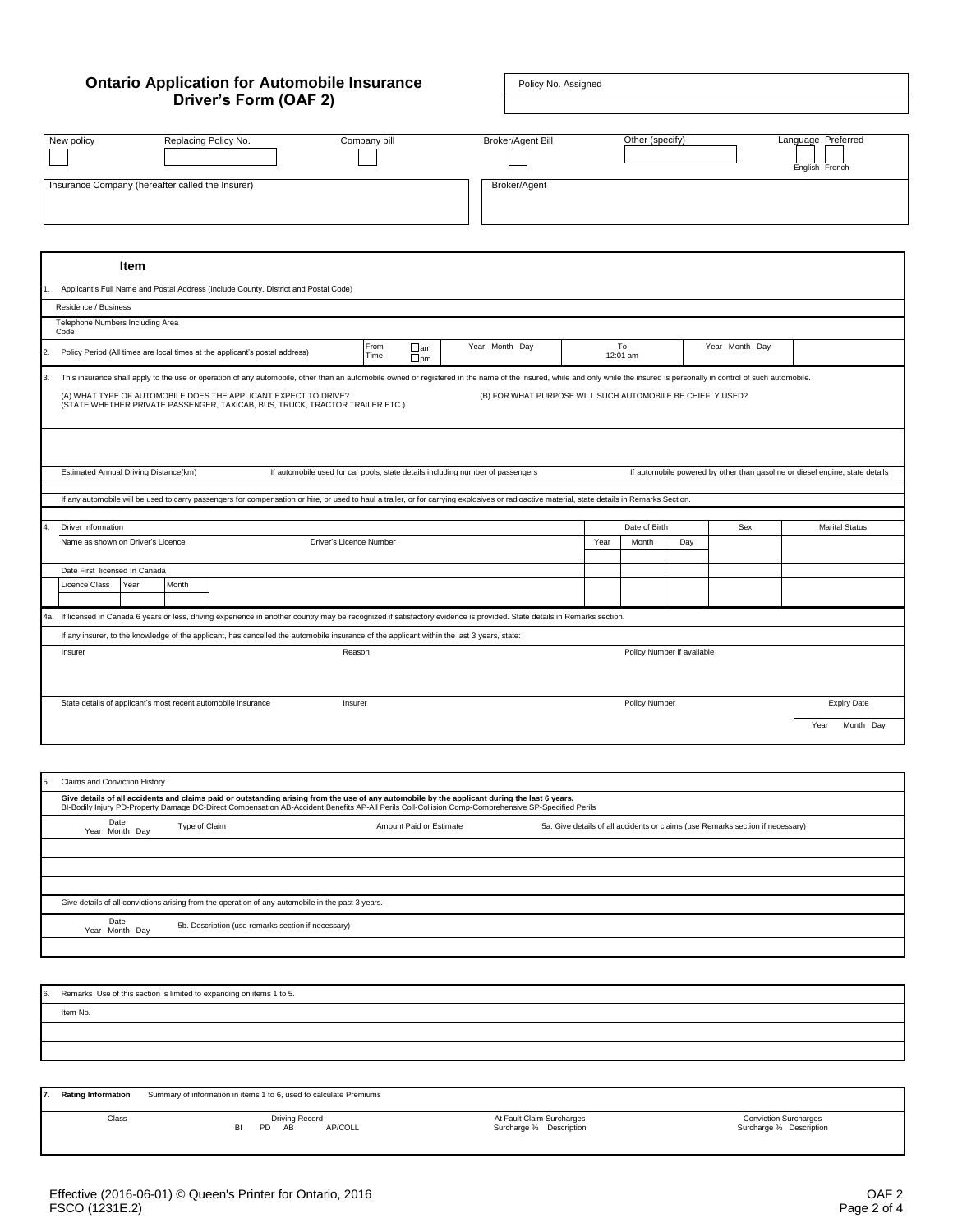| 8.                                                    | Insurance Coverages Applied For (Insuring Agreements)<br>Read Page 4 of this form before completing this section |                 |                                                                  |                                                                                                                 |                                            |                                               | Company<br>Use Only | Premium |
|-------------------------------------------------------|------------------------------------------------------------------------------------------------------------------|-----------------|------------------------------------------------------------------|-----------------------------------------------------------------------------------------------------------------|--------------------------------------------|-----------------------------------------------|---------------------|---------|
| Section 1                                             | THIRD PARTY INCLUSIVE LIMIT                                                                                      |                 |                                                                  | <b>Bodily Injury</b>                                                                                            |                                            | \$                                            |                     |         |
| Third Party Liability                                 |                                                                                                                  |                 |                                                                  | Property Damage                                                                                                 |                                            | \$                                            |                     |         |
|                                                       | STANDARD LIMITS (As stated in Section 2 of the Policy)                                                           |                 |                                                                  |                                                                                                                 |                                            |                                               |                     |         |
|                                                       |                                                                                                                  |                 | Income Replacement (\$600/\$800/\$1,000)<br>Up to \$<br>Per week |                                                                                                                 |                                            |                                               |                     |         |
|                                                       |                                                                                                                  |                 | Medical, Rehabilitation & Attendant Care (\$130,000/\$1,000,000) |                                                                                                                 |                                            |                                               |                     |         |
| Section 2<br><b>Accident Benefits</b>                 | <b>Optional Increased</b>                                                                                        |                 | Optional Catastrophic Impairment                                 | (additional \$1,000,000 added to Standard Benefit or Optional Medical, Rehabilitation & Attendant Care Benefit) |                                            |                                               |                     |         |
|                                                       | <b>Accident Benefits</b>                                                                                         |                 | Caregiver, Housekeeping & Home Maintenance                       |                                                                                                                 |                                            |                                               |                     |         |
|                                                       |                                                                                                                  | Death & Funeral |                                                                  |                                                                                                                 |                                            |                                               |                     |         |
|                                                       |                                                                                                                  |                 | Dependant Care                                                   |                                                                                                                 |                                            |                                               |                     |         |
|                                                       |                                                                                                                  |                 | Indexation (Consumer Price Index)                                |                                                                                                                 |                                            |                                               |                     |         |
| Section 3<br>Uninsured Automobile Coverage            | LIMITS ARE AS STATED IN SECTION 3<br>OF THE POLICY                                                               |                 |                                                                  |                                                                                                                 |                                            |                                               |                     |         |
|                                                       | COVERAGE                                                                                                         |                 |                                                                  | Limit of Liability \$                                                                                           |                                            |                                               |                     |         |
| <b>SECTION 4</b>                                      | 4.1.1 All Perils                                                                                                 |                 | Deductible \$                                                    |                                                                                                                 | a deductible applies                       |                                               |                     |         |
| <b>LIABILITY FOR</b><br><b>DAMAGE TO</b><br>NON-OWNED | 4.1.2 Collision or Upset                                                                                         |                 | Deductible \$                                                    |                                                                                                                 | on each claim except<br>for loss or damage |                                               |                     |         |
| <b>AUTOMOBILE</b>                                     | <b>Excluding Collision or Upset</b><br>4.1.3 Comprehensive                                                       |                 |                                                                  | Deductible \$                                                                                                   |                                            | caused by fire or<br>lightning or by theft of |                     |         |
|                                                       | 4.1.4 Specified Perils                                                                                           |                 |                                                                  | Deductible \$                                                                                                   |                                            | the entire automobile.                        |                     |         |
|                                                       | THIS POLICY CONTAINS A PARTIAL PAYMENT OF LOSS CLAUSE                                                            |                 |                                                                  |                                                                                                                 |                                            | *ESTIMATED POLICY PREMIUM                     |                     |         |

| 9. Method of Payment                                                               |  |  | Other                       |                 |                      |  |  |
|------------------------------------------------------------------------------------|--|--|-----------------------------|-----------------|----------------------|--|--|
| Monthly payment Plan                                                               |  |  | Other                       |                 |                      |  |  |
| <b>Provincial Sales Tax</b><br><b>Estimated Policy Premium</b><br>Interest Payable |  |  | <b>Total Estimated Cost</b> | Initial Payment | Monthly Payments for |  |  |
| l \$                                                                               |  |  |                             |                 | Months @ \$          |  |  |

|  | 10. Declaration of Application - Read carefully before signing                                                                                                                                                                                                                                                                                                                                                                                              |                                                                                                                                                                                                                                                                                                                                                                                                                                                                                                                                                                                                                                                                                                                                                        |
|--|-------------------------------------------------------------------------------------------------------------------------------------------------------------------------------------------------------------------------------------------------------------------------------------------------------------------------------------------------------------------------------------------------------------------------------------------------------------|--------------------------------------------------------------------------------------------------------------------------------------------------------------------------------------------------------------------------------------------------------------------------------------------------------------------------------------------------------------------------------------------------------------------------------------------------------------------------------------------------------------------------------------------------------------------------------------------------------------------------------------------------------------------------------------------------------------------------------------------------------|
|  | To your knowledge are you still qualified to hold a driver's licence Yes<br>No.                                                                                                                                                                                                                                                                                                                                                                             |                                                                                                                                                                                                                                                                                                                                                                                                                                                                                                                                                                                                                                                                                                                                                        |
|  |                                                                                                                                                                                                                                                                                                                                                                                                                                                             | <b>Notice and Consent</b>                                                                                                                                                                                                                                                                                                                                                                                                                                                                                                                                                                                                                                                                                                                              |
|  | Qualifications required by a holder of a driver's licence included that the driver: (a) does not suffer<br>from any mental, emotional, nervous or physical disability likely to significantly interfere with his/her<br>ability to drive a motor vehicle of the applicable class safely; and (b) is not addicted to the use of<br>alcohol or a drug to an extent likely to interfere significantly with his/her ability to drive a motor vehicle<br>safely. | I am applying for automobile insurance based on the information provided above. With respect to this<br>application or any renewal or change in coverage, I authorize you to collect, use and disclose my<br>driving record, automobile insurance policy history and automobile claims history as permitted by law<br>for the limited purposes necessary to assess the risk, to investigate and settle claims, and to prevent,<br>detect and suppress fraud. If I am issued an automobile insurance policy or if I make a claim, this<br>information may be pooled with information from other sources and may be subject to analysis for the<br>limited purpose of preventing, detecting or suppressing fraud. For this purpose, the information also |
|  | If a driver becomes physically or mentally disabled to an extent that might affect the safe operation of<br>a motor vehicle, as noted on the driver's licence, the driver is required to notify the Ministry of<br>Transportation immediately.                                                                                                                                                                                                              | may be disclosed to i) fraud prevention organizations, other insurance companies and the police and<br>ii) databases or registers used by the insurance industry to analyze and check information provided<br>against existing information.                                                                                                                                                                                                                                                                                                                                                                                                                                                                                                            |
|  | The answers to items 1 to 5 and any particulars in the Remarks Section relating thereto are correct to<br>the best of my knowledge and belief and I hereby apply for a contract of Automobile Insurance based<br>on the trust of this information.                                                                                                                                                                                                          | understand that if I have any questions about this consent I am free to consult with my insurance<br>company representative or legal advisor before signing this document.                                                                                                                                                                                                                                                                                                                                                                                                                                                                                                                                                                             |
|  | Warning - Offences<br>It is an offence under the Insurance Act to knowingly make a false or misleading statement or                                                                                                                                                                                                                                                                                                                                         | To obtain further information about how your consent relates to pooling and data analytics to prevent<br>and detect fraud please visit http://www.ibc.ca/en/privacy-terminology.asp.                                                                                                                                                                                                                                                                                                                                                                                                                                                                                                                                                                   |
|  | representation to an Insurer in connection with the person's entitlement to a benefit under a<br>contract of insurance, or to wilfully fail to inform the Insurer of a material change in                                                                                                                                                                                                                                                                   | Where.                                                                                                                                                                                                                                                                                                                                                                                                                                                                                                                                                                                                                                                                                                                                                 |
|  | circumstances within 14 days, in connection with such entitlement. The offence is                                                                                                                                                                                                                                                                                                                                                                           | 1. an applicant for a contract,                                                                                                                                                                                                                                                                                                                                                                                                                                                                                                                                                                                                                                                                                                                        |
|  | punishable on conviction by a maximum fine of \$250,000 for the first offence and a maximum<br>fine of \$500,000 for any subsequent conviction.                                                                                                                                                                                                                                                                                                             | gives false particulars of the described automobile to be insured to the prejudice of the<br>(i)<br>insurer, or                                                                                                                                                                                                                                                                                                                                                                                                                                                                                                                                                                                                                                        |
|  | It is an offence under the federal Criminal Code for anyone to knowingly make or use a false                                                                                                                                                                                                                                                                                                                                                                | knowingly misrepresents or fails to disclose in the application any fact required to be stated<br>therein:                                                                                                                                                                                                                                                                                                                                                                                                                                                                                                                                                                                                                                             |
|  | document with the intent it be acted on as genuine and the offence is punishable, on<br>conviction, by a maximum of 10 years imprisonment.                                                                                                                                                                                                                                                                                                                  | 2. the insured contravenes a term of the contract or commits a fraud: or                                                                                                                                                                                                                                                                                                                                                                                                                                                                                                                                                                                                                                                                               |
|  |                                                                                                                                                                                                                                                                                                                                                                                                                                                             | 3. the insured willfully makes a false statement in respect of a claim under the contract,                                                                                                                                                                                                                                                                                                                                                                                                                                                                                                                                                                                                                                                             |
|  | It is an offence under the federal Criminal Code for anyone, by deceit, falsehood or other<br>dishonest act, to defraud or to attempt to defraud an insurance company. The offence is<br>punishable, on conviction, by a maximum of 14 years imprisonment for fraud involving an<br>amount over \$5,000 or otherwise a maximum of 2 years imprisonment.                                                                                                     | a claim by the insured, for other than such statutory accident benefits as set out in the Statutory<br>Accident Benefits Schedule, is invalid and the right of the insured to recover indemnity is forfeited.                                                                                                                                                                                                                                                                                                                                                                                                                                                                                                                                          |
|  |                                                                                                                                                                                                                                                                                                                                                                                                                                                             | Signature                                                                                                                                                                                                                                                                                                                                                                                                                                                                                                                                                                                                                                                                                                                                              |
|  |                                                                                                                                                                                                                                                                                                                                                                                                                                                             | Date<br>of Applicant                                                                                                                                                                                                                                                                                                                                                                                                                                                                                                                                                                                                                                                                                                                                   |
|  |                                                                                                                                                                                                                                                                                                                                                                                                                                                             |                                                                                                                                                                                                                                                                                                                                                                                                                                                                                                                                                                                                                                                                                                                                                        |

| 11. Report of Broker/Agent                            |           |           |                                         |                              |    |                                           |  |  |  |
|-------------------------------------------------------|-----------|-----------|-----------------------------------------|------------------------------|----|-------------------------------------------|--|--|--|
| Have you bound<br>this risk?<br>Yes                   | No        |           | Is this business<br>new to your office? | Yes                          | No | How long have you<br>known the applicant? |  |  |  |
| Type of Motor Vehicle<br><b>Liability Card Issued</b> | Temporary | Permanent | None                                    | Signature of<br>Broker/Agent |    | Date                                      |  |  |  |

# **The Applicant must receive a copy of the signed application**